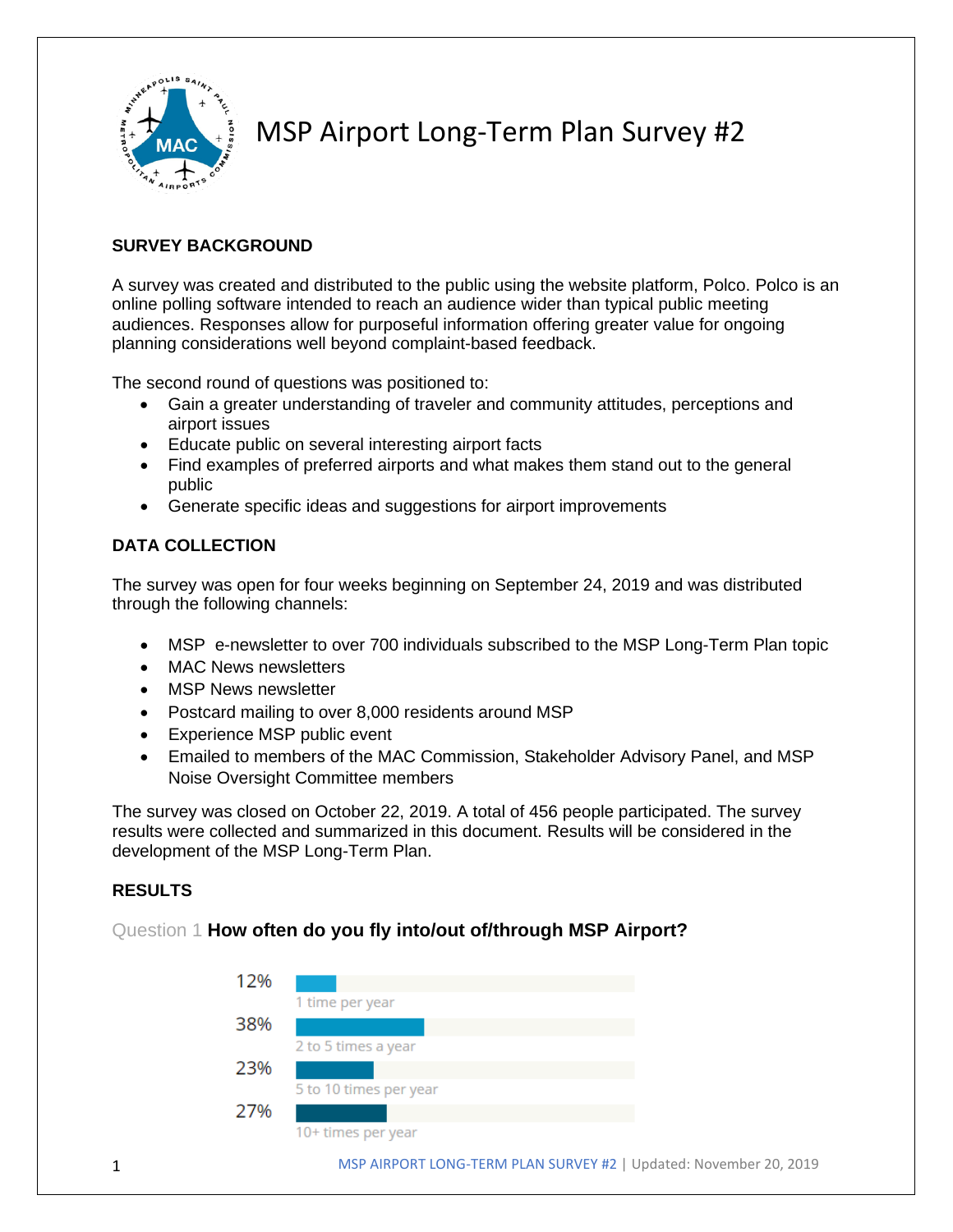## **Question 2 Do you work at MSP Airport?**

90% No 10% Yes

**Question 3 On a scale of one to seven, where one is very unlikely and seven is very likely, how likely are you to recommend using the MSP Airport for travel?**



## **Question 4 What is your favorite airport to fly into or out of and why?**

46 % MSP 54% Other Airports

Representative respondent comments favoring MSP:

- MSP! It is clean, spacious, thoughtfully designed, with great bathrooms, improving *restaurants and shops, and quality programs such as art, therapy dogs, the program for special needs kids, and live music. I also appreciate that it is one of the top airports in the world for on-time performance.*
- *MSP is my favorite for several reasons. It is welcoming with the pet ambassadors, music, shops and art displays. Even when I am rushing through on business, it is a pleasant airport. Also it is well organized and clean. Many other airports seem to be in disarray and chaos frequently.*
- *MSP!!! There are plenty of relaxing, spacious places to sit. Food choices are unparalleled. The ART!! OH! LOVE the mosaics!! The local pottery, paintings, sculptures, media, musical talents... all of it! The BEST!!! and it's easy to get from one gate to the other. New addition of an exit from the G to baggage claim...aces... and larger moving walkways. No beeping carts. I love my airport! Great job! (MSP DELTA Flight Attendant)*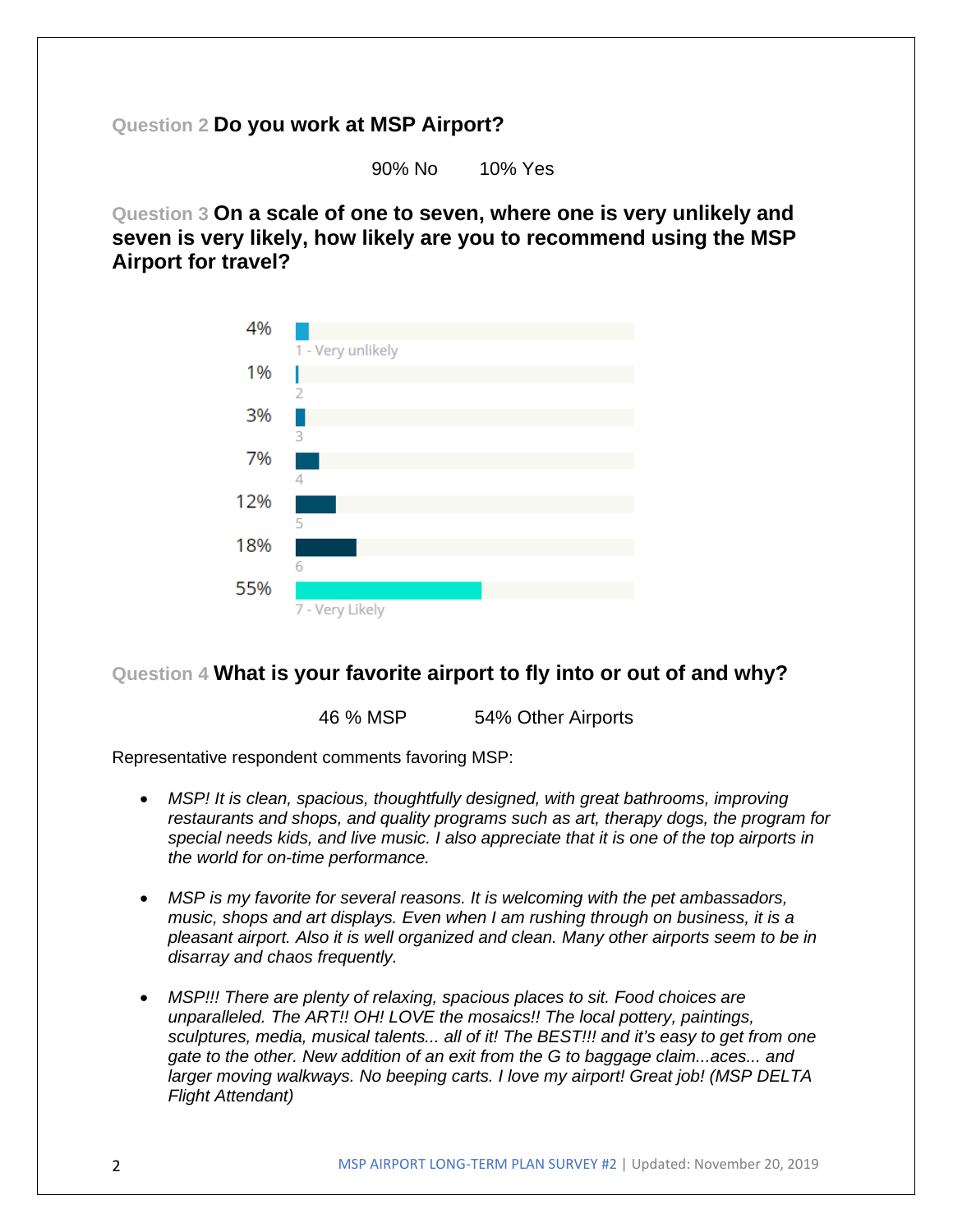Respondents offering other examples of their favorite airports:

**Chicago O'Hare** - *Multiple restaurant options, great little shops, easy to navigate.*

**Amsterdam** - *It's extremely efficient and well-organized.*

**Zürich** - *Clean and modern - elegant in design and extremely functional and well organized. Also home destination.*

**Atlanta** - *Subways move people quickly for a major hub.*

**Incheon in Seoul** - *It was like the most efficient shopping mall I've ever been to! So many options to kill time if you have a long layover, etc. Loved it!*

**Phoenix Sky Harbor Airport** - *It is nicely laid out with easy access to connections/ground transport and the airport itself is close to the city center and visually appealing inside and out with many references to the desert.*

**Heathrow Terminal 5** - *All airport terminal should "soar" like this one does. Open, inspirational, it evokes the grand railway stations of Europe. Detroit's new terminal A is beautiful. Again, open, light, truly a pleasant place to be. Vancouver, BC is one of the most beautiful airports I have ever been to. Excellent access to public transportation, Open spaces, it doesn't have the open soaring feel of the others, but, it somehow manages to feel relaxed, uncrowded, comfortable. Sorry but Chicago O'hare. Its brighter and doesn't seem so far from gate to security in coming. Also MSP if we are TSA prechecked because they are so friendly and its small enough to care but big enough to deliver services.*

**Amsterdam** - *So functional, spacious, clear markings, ease of use, and beautiful.*

**New York - JFK** - *Great lounges and priority experience.*

*So far this is the best to fly out of, but* **Kansas City** *is easier to fly into. The hotel shuttles are more clearly marked.*

**Chicago airports** - *Lots of food and stores open late hours.*

**Detroit** - *Good services in airport. Excellent transportation within airport.*

**Philadelphia** - *I love the parking lot for waiting for arrivals -- the "cellphone" lot.*

**Singapore Changi** - *So many amenities and options! and it's beautiful.*

**Detroit** - *Love the tunnel w lights/music, and the fountain. MSP for the food and art.*

**Dallas-Fort Worth** - *Easy to get around.*

**Denver International** - *Nice layout, interesting exhibits and decor.*

**Edinburgh UK** - *Has excellent security after a major redesign a few years ago. Don't copy their baggage reclaims though as it is dreadful!*

**Denver** - *TSA has their act together.*

**Stockholm** - *Easy in and quick security checks.*

**Dallas-Fort Worth** - *Their security line processes.*

**Singapore** - *Sleeping areas for all passengers, butterfly garden, and great food options.*

**Denver** - *Very easy to navigate.*

**Atlanta** - *The most efficient.*

**Dallas-Fort Worth** - *Ease of concourse transportation.*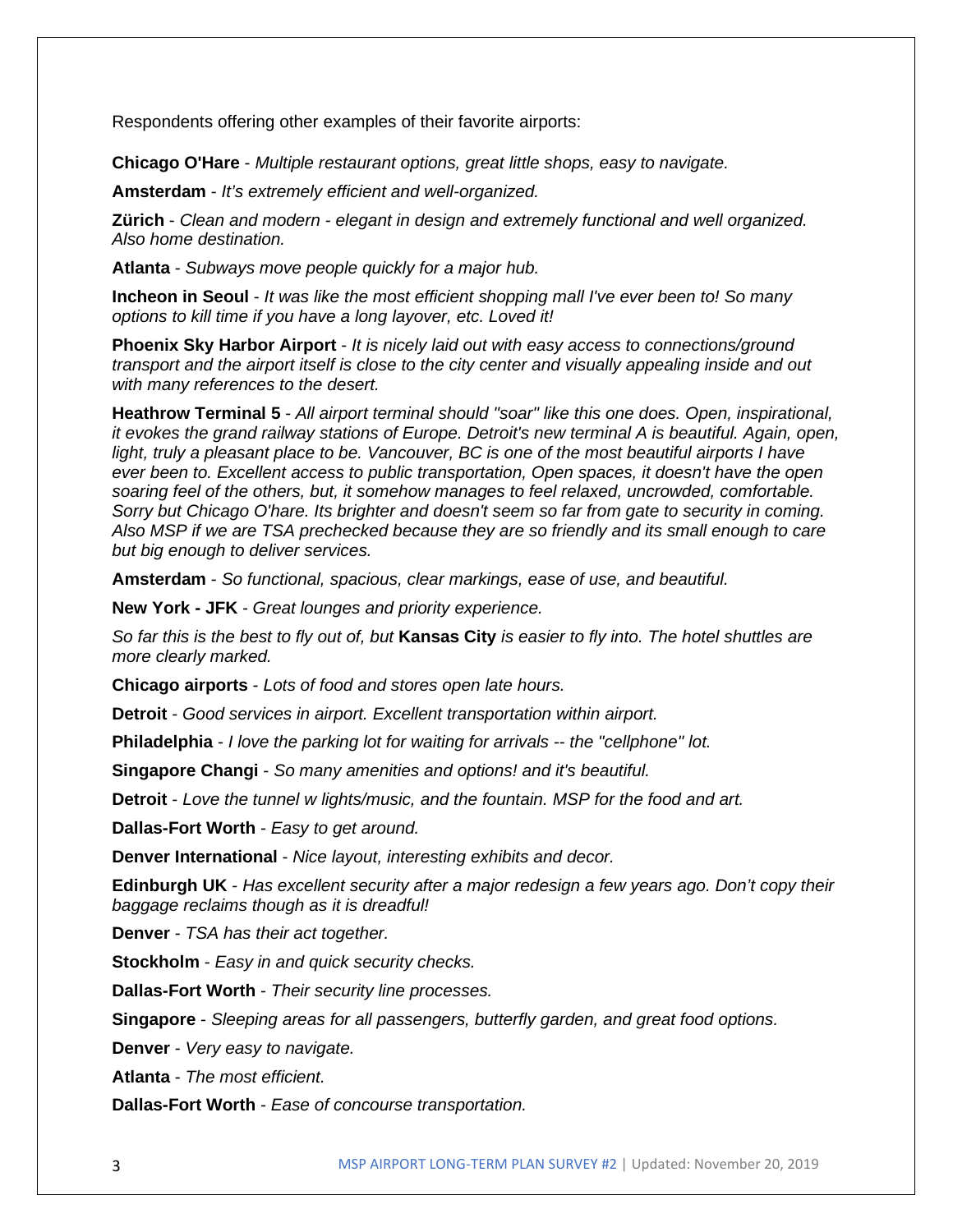**Question 5 If there was a way to bike directly to Terminal 1 at MSP Airport, how often would you use it?**



# **Question 6 How frequently do you use each of the following media sources to stay informed on local news and information?**

|                                                                          | Daily | Weekly | Monthly | <b>Never</b> |
|--------------------------------------------------------------------------|-------|--------|---------|--------------|
| Online regional newspapers (such as the<br>StarTribune or Pioneer Press) | 29%   | 20%    | 18%     | 33%          |
| Local newspaper delivery                                                 | 13%   | 18%    | 4%      | 66%          |
| <b>Local TV stations</b>                                                 | 35%   | 21%    | 18%     | 26%          |
| AM or FM radio                                                           | 52%   | 20%    | 9%      | 20%          |
| Local news websites/blogs                                                | 31%   | 27%    | 16%     | 25%          |
| Facebook                                                                 | 45%   | 14%    | 10%     | 31%          |
| Twitter                                                                  | 24%   | 11%    | 10%     | 55%          |
| Neighborhood or community websites                                       | 9%    | 24%    | 25%     | 42%          |
| Talking with neighbors, friends, family, or co-<br>workers               | 39%   | 36%    | 16%     | 9%           |
| Attending community meetings                                             | 1%    | 5%     | 30%     | 65%          |
| Viewing YouTube news channels                                            | 8%    | 8%     | 13%     | 70%          |
| Online forums                                                            | 7%    | 10%    | 22%     | 61%          |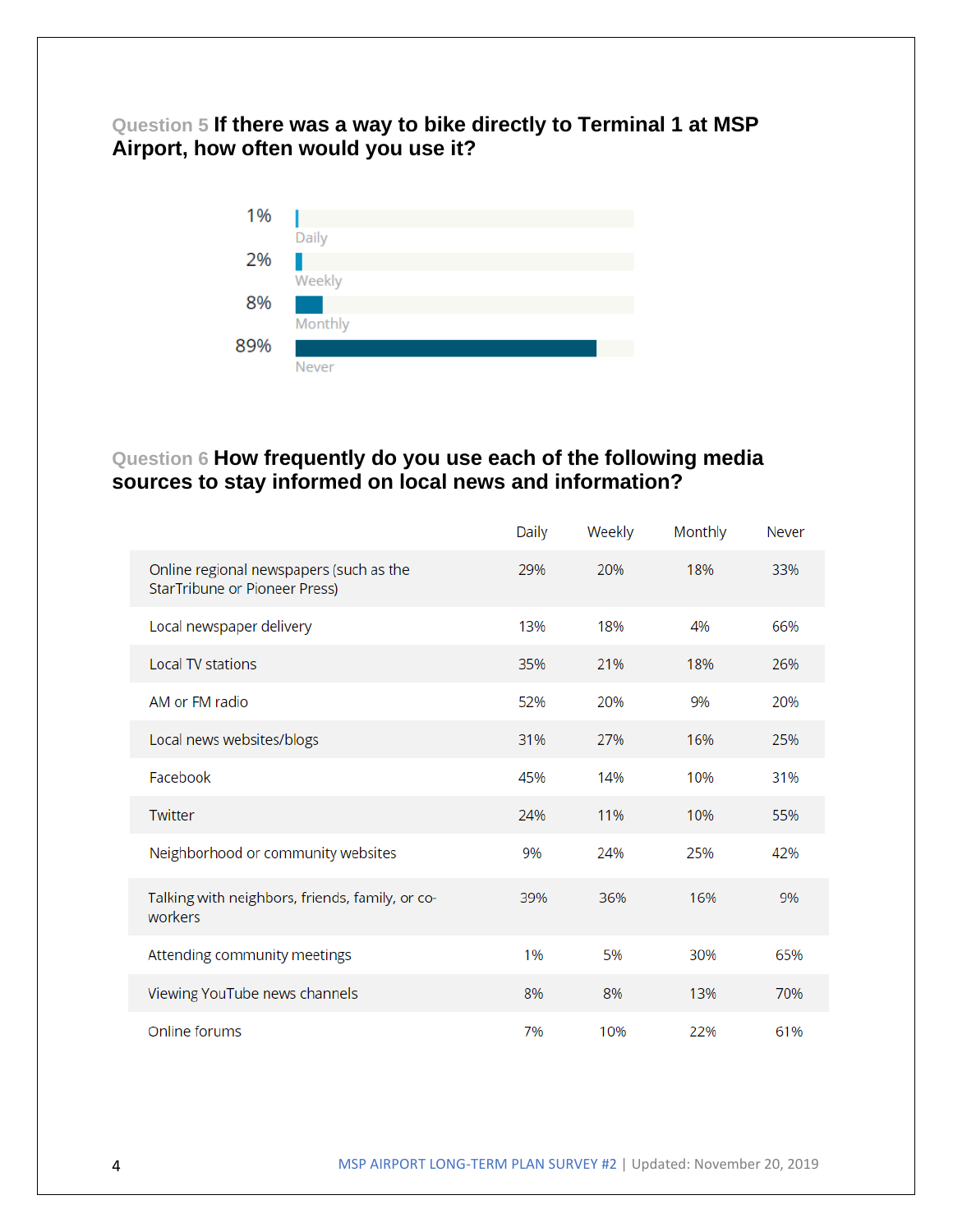**Question 7 Of the following, what could be improved? Use Question 8 to give details on how you would make improvements. Please be specific on Terminal 1 or Terminal 2.**

| 38% |                                                                                       |
|-----|---------------------------------------------------------------------------------------|
|     | Curbside access                                                                       |
| 30% |                                                                                       |
|     | Ticketing/check-in                                                                    |
| 27% |                                                                                       |
|     | Safety and security                                                                   |
| 26% | Variety of flight options, destinations and airplanes                                 |
| 15% |                                                                                       |
|     | Restaurants and shops                                                                 |
| 29% |                                                                                       |
|     | Experience at your gate                                                               |
| 10% | Customs/immigration (international arrivals)                                          |
| 25% |                                                                                       |
|     | Baggage claim                                                                         |
| 16% |                                                                                       |
|     | Restrooms                                                                             |
| 7%  |                                                                                       |
|     | Art displays and musical performances                                                 |
| 6%  |                                                                                       |
|     | Traveler services (information booths,<br>unaccompanied minor travel services, animal |
|     | ambassadors)                                                                          |
| 12% |                                                                                       |
|     | Business travel amenities (airline clubs, meeting                                     |
|     | rooms, WIFI, etc.)                                                                    |
| 13% |                                                                                       |
|     | Family amenities (child play areas, family<br>restrooms, nursing mother rooms)        |
| 21% |                                                                                       |
|     | Environmental sustainability                                                          |
| 16% |                                                                                       |
|     | Community relations (aircraft noise reduction                                         |
|     | program)                                                                              |
| 16% |                                                                                       |

Other comments, suggestions or concerns ...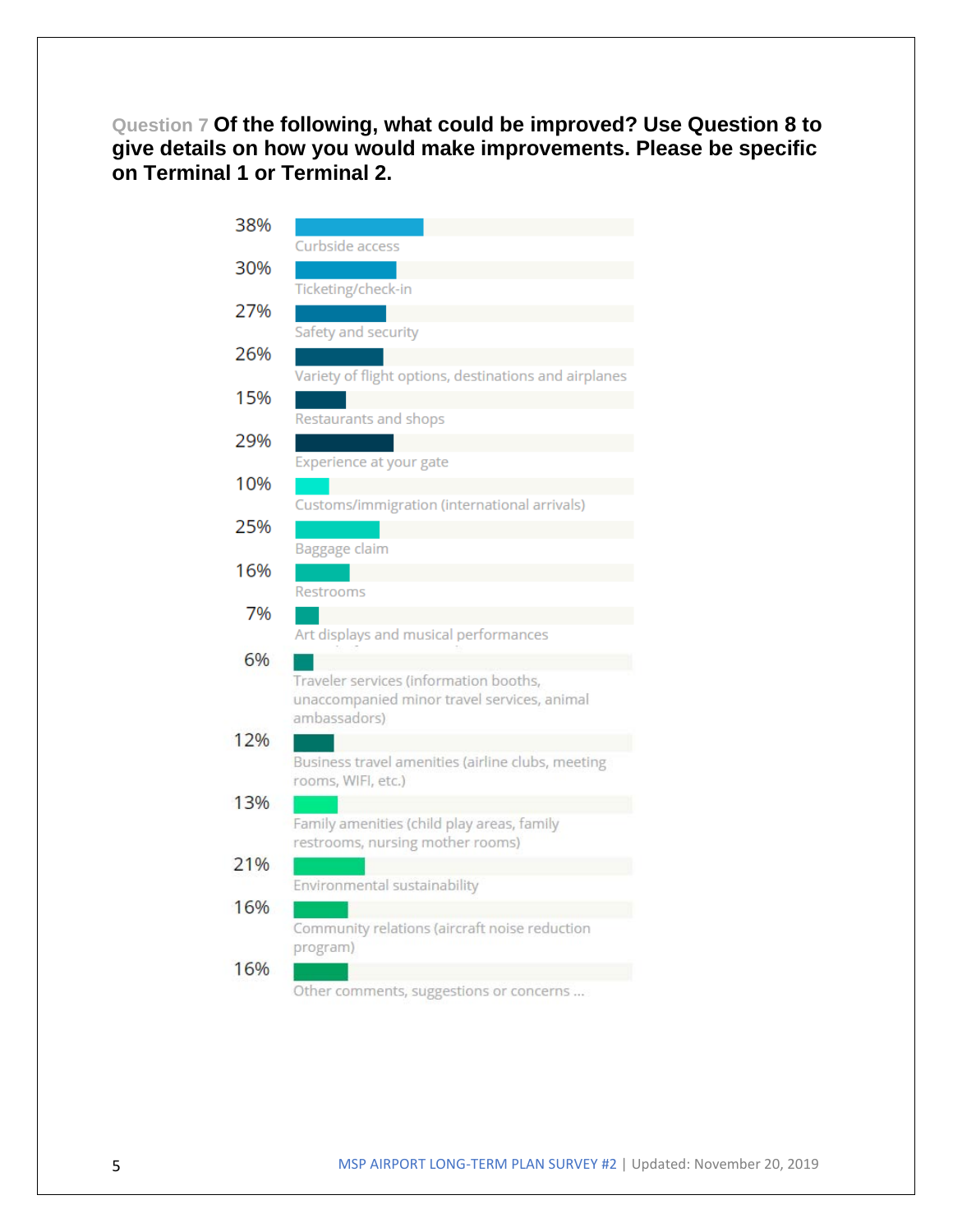## **Question 8 Please provide your comments for Question 7 in the box below.**

Below are some of the respondents' suggestions on how they might improve MSP:

- *Why not make the entire length of Terminal C on the drive into the airport a drop-off zone with heated, moving walkways to the security checkpoints?*
- *Separate the ticketing / baggage from the terminals like SMF.*
- *I would like to see more self-bag drops.*
- *Reopen the skyway security checkpoint regularly.*
- *Need to have more TSA options for people who have no luggage/baggage with them.*
- *Terminal 1 - skyway checkpoint should be TSAPre + carry on only.*
- *Replace the coffee place on E concourse with Caribou or Starbucks (preferably Caribou).*
- *Food on public side.*
- *Have mini food trucks that travel to high traffic areas at ends of terminals.*
- *Make MSP feel even more like a home.*
- *Club-like seating areas in the main terminal.*
- *More comfortable seating + work stations.*
- *Run the train in a circular fashion to all these gates.*
- *Seating area in bathrooms.*
- *Informational displays on local history/museums/events.*
- *Roving "helpers" to assist with all aspects of checking in, baggage claim etc.*
- *Signage that matches what the agents are saying.*
- *I'd like to see NexTrip countdown signs in more places.*
- *More lounges not just ones attached to airlines.*
- *How about lounges at Heathrow T3 with pod bedrooms?*
- *High-end gaming equipment for playing video games while on a layover.*
- *Expand the therapy dogs program!*
- *T2 needs a club!!*
- *A day pass created for the general public to enjoy restaurants and shopping*
- *A playground or even an indoor swing set with turf would be SO COOL!*
- *More water bottle fill stations and better labeled recycling cans.*
- *Offer discounts or air miles to people who bring their own cutlery or coffee mugs*
- *Stationary bikes available for people to charge their phones*